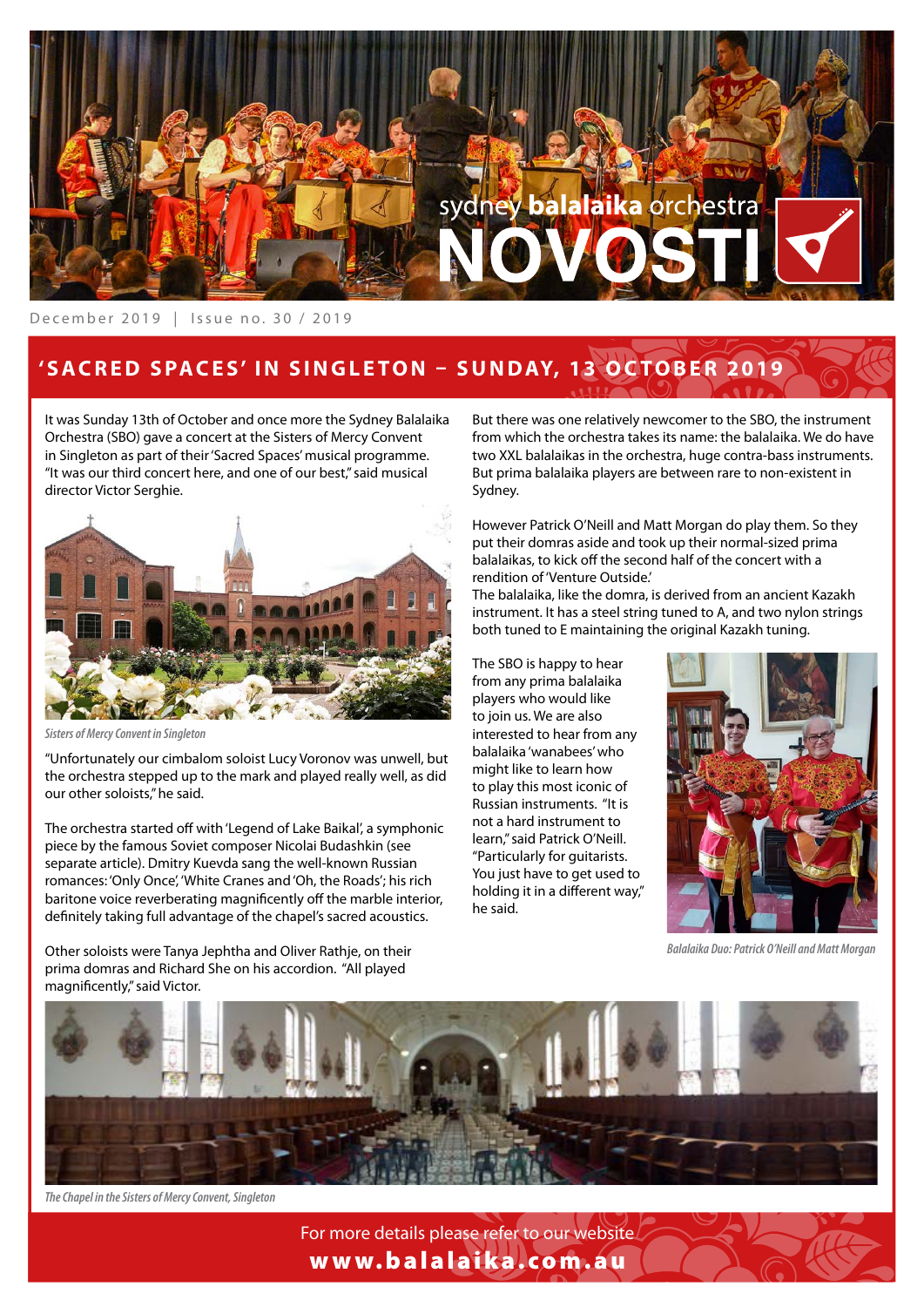## **CONCERT IN BURRAWANG - SATURDAY, 19 OCTOBER 2019**



*School of Arts and Poster*

Not far from Sydney in the Southern Highlands, near Fitzroy Falls, is the enchanting little village of Burrawang. On the 19th of October the SBO gave its frst concert there in the School of Arts. We often fnd that some of the orchestra's most appreciative audiences are in the countryside, and so it was in Burrawang.

The School of Arts is not a large building and the stage was even smaller. Fortunately not the whole orchestra was able to attend otherwise there would not have been room for them on the stage.

"Space is often a problem," said musical director Victor Serghie. "We have played in smaller places than Burrawang, but we managed to fit in - somehow!"



*Improvised Stage*

The organisers had done a great job of publicising the event, with many posters around the town, and graciously prepared a fantastic lunch and superb supper for the performers after the concert.

Being a Southern Highlands resident, orchestra mezzosoprano, Sophia Markovtzev, found herself singing on home territory. She started off with an old favourite, 'The Slender Rowan Tree,' followed by 'Kadril,' 'Field Grasses,' 'From Russia with Love' and others.

Lucy Voronov, as always, delighted the audience with her virtuoso cimbalom playing, but even during the interval she attracted a crowd of onlookers as she tried to tune her instrument. With over 70 strings, it takes quite a time! Indeed, many members of the audience had never heard the orchestra before, or seen what to them, must have been strange instruments. "I had no idea some of these instruments existed," said Eva, who had come all the way from Canberra.

"As a young girl, I was brought up in Burrawang where my father was the local School Teacher. It was so great to see the School of Arts again. Even better knowing it is still being put to good use. A fantastic sound and a fantastic afternoon. Thank you SBO," she said.



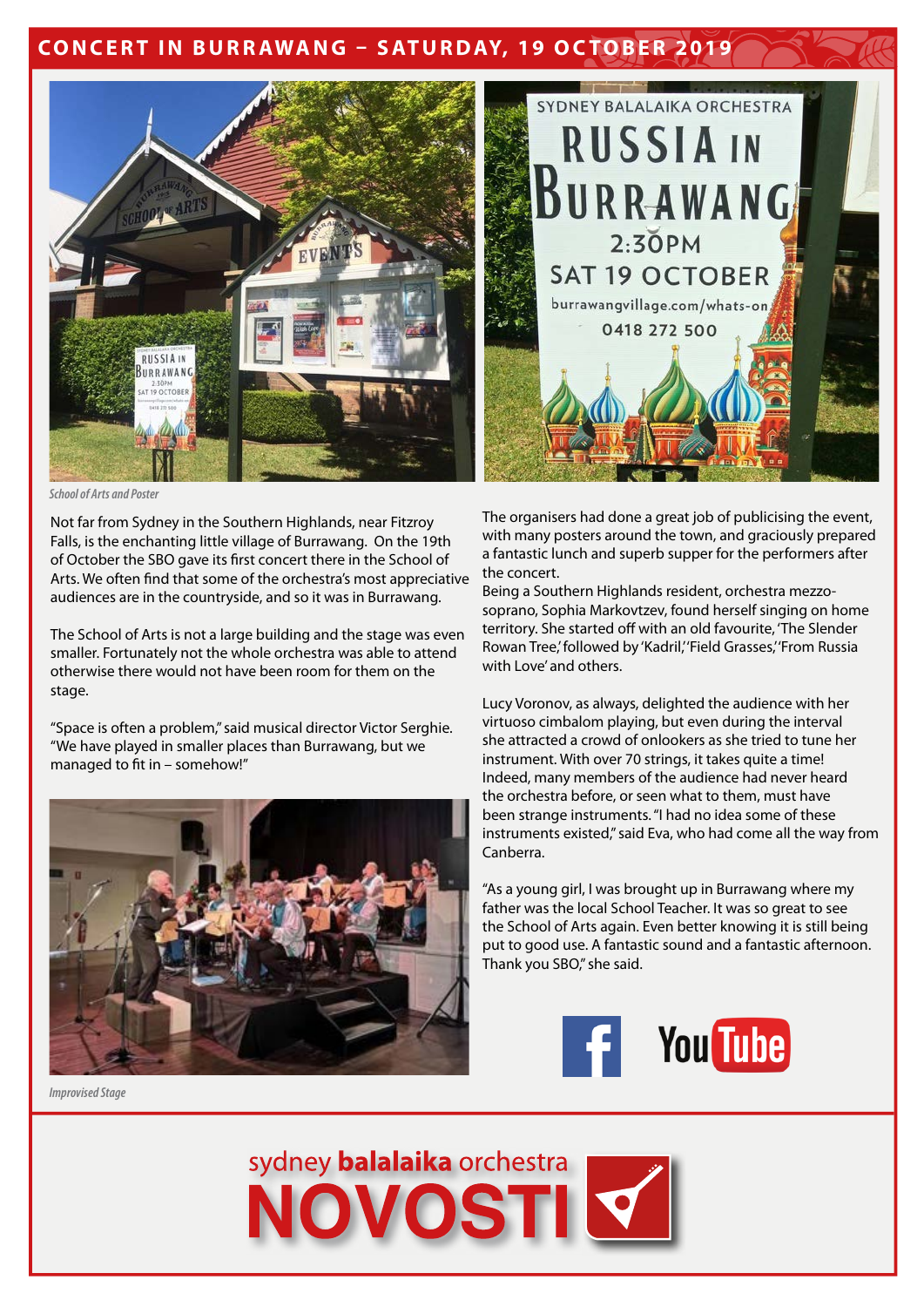# N. BUDASHKIN **T H E G R E AT ORCHESTRATOR**



#### *N. Budashkin*

Nicolai Pavlovich Budashkin 1910-1988 was a famous Soviet composer who wrote some of the most enduring arrangements of Russian folk music for balalaika and domra orchestras, and many of his arrangements are played by the Sydney Balalaika Orchestra.

### **US TOUR DEFERRED**

During WW2, his music was used to inspire patriotic feeling. After the war he became one of the musical directors for the state Ossipov Balalaika Orchestra. He also wrote music for plays and flm scores.

The SBO is fortunate indeed to play some of his arrangements, noted for their magnifcent orchestration like: 'Russian Fantasy,' 'Fantasy on Russian Folk Songs,' 'Russian Overture' and 'Legend of Lake Baikal.'

Budashkin had huge orchestras with 80 trained musicians at his disposal. The SBO's musical director Victor Serghie has not been so fortunate.

"Transforming these Budashkin scores to make them playable for a smaller orchestra with fewer than 30 musicians, has been a major challenge," said Victor. "And somehow we have been able to achieve it."

"I have to work with the musicians I can attract (and I'm always on the look-out for more). I also have to arrange music for the instruments we can source, while still preserving the magnifcent symphonic sounds created by Budashkin," he said.

At this, Victor has been outstandingly successful, so much so that in Russia, the Sydney Balalaika Orchestra has acquired an excellent reputation. Victor spends weeks adjusting the scores, rewriting them for smaller ensembles. For instance, Budashkin had prima, alto & tenor balalaikas. Victor has to make do with guitars.

"We are noted for our ability to interpret these massive symphonic scores very well," said Victor. "Russia may have brilliant virtuoso musicians. But we have the dynamic discipline, and the ability to play 'tightly' together. And that is why we are able to achieve those wonderful symphonic sounds," said Victor.

> **For logistical reasons, the SBO, together with the Washington Balalaika Society and University of Wisconsin Russian Folk Orchestra, have postponed our joint concerts planned for November this year. We hope to make this tour happen in the near future.**

## **SAVE THE DATE IN 2020! UPCOMING EVENTS**

**Friday 14 Feb 2020 | SUTHERLAND, NSW | 7.30pm Start** Sutherland Uniting Church, Cnr Flora and Eton St **NEW VENUE**

**Sunday 8 Nov 2020 | GERRINGONG, NSW | 2.00pm Start** Gerringong Town Hall, 106 Fern St.

### **CAN YOU HELP?**

The SBO is always seeking to perform at new venues. Maybe you know a venue where we can introduce our beautiful Russian folk music to a new audience. We also need additional musicians, so if you come up with any ideas please contact our Musical Director, **Victor Serghie on 0409 058 895** or our Secretary, **Richard She on 0402 179 098**.